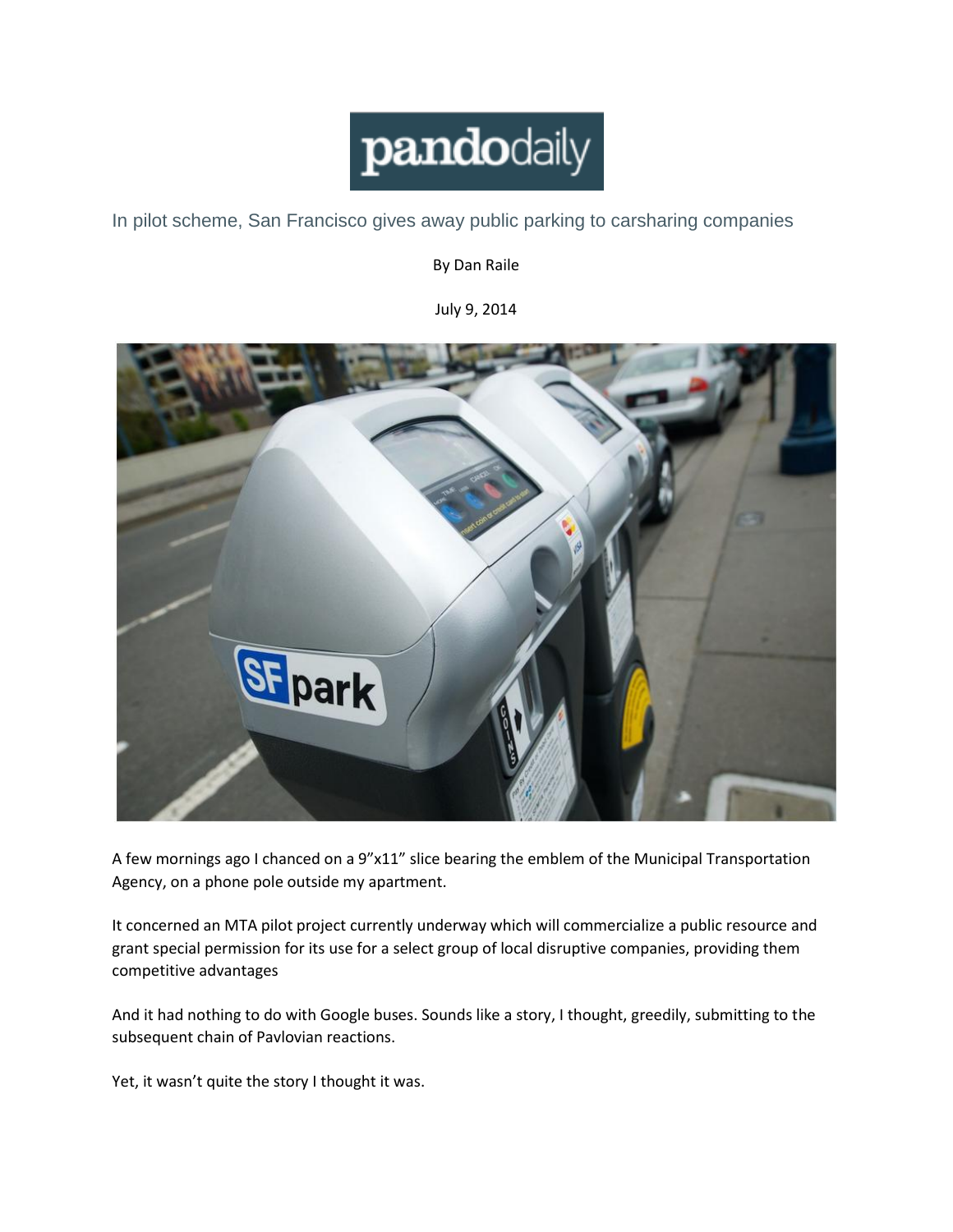The notice announced a public hearing for two parking spots on my block that were proposed to be taken over by Zipcar, the preeminent carsharing company owned by Avis. Those spots are among 900 currently intended to be converted to car-sharing use over the next two years, divided equally among Zipcar, City Car Share and Getaround.

Another MTA Pilot, the Commuter Shuttles Policy and Pilot Project, emerged this spring to infamy and outrage. That program, which charges commuter shuttles \$1 per use of city bus stops, has been operational since June 1st, so far without incident. The wave of bus blockades and protests that preceded it have also subsided.

The newest surge of tech-revulsion in San Francisco has centered on apps like MonkeyParking and ParkModo, which propose to pay some users to occupy parking spots until other users need them. The outrage these apps have induced has made it all the way to City Attorney's office, and hinges on the unseemliness (and illegality) of private companies profiting off of public parking, an already scarce resource.

One would expect that news of the city giving away parking spots to a select group of companies would provide a healthy dose of grist to this rage-mill. Perhaps oddly, that hasn't really been the case.

"We are certainly hearing skepticism and opposition to the city making partnerships with private businesses for access to public goods," says Andy Thornley, who is leading the project for the MTA. "The bus issue has made people very sensitive."

Still, Thornley says that most of the feedback the MTA is getting has to do with which spots are converted, rather than the underlying premises of the project. Representatives from the three carsharing organizations concur that they haven't heard much in the way of backlash.

That could be because, as Ron Conway told the New Yorker in a piece this week, "The shuttle buses are nothing but a symbol of the issue…The buses serve a real useful purpose, and help the environment by not putting people in cars."

The car share pilot has all the purpose without the symbolism.

Corporate shuttle buses are huge, loud and exclusive. Zipcar, et al, are less visible, less invasive, less infuriating. But both projects derive from the same basic assumption on the part of the MTA: there are too many cars on San Francisco streets, and unless the City enacts ameliorative policy, it will only get worse.

Claims of environmental and congestion benefits did little to dissuade opponents of the Shuttle program. They contested the supporting statistics offered by the MTA, and anyway considered those concerns secondary to the issue of corporate giveaways and the preferential treatment of technology companies.

It's fairly common sensical that providing mass transportation to employees is a net environmental good. The car sharing pilot faces the challenge of convincing the public of some less intuitive benefits.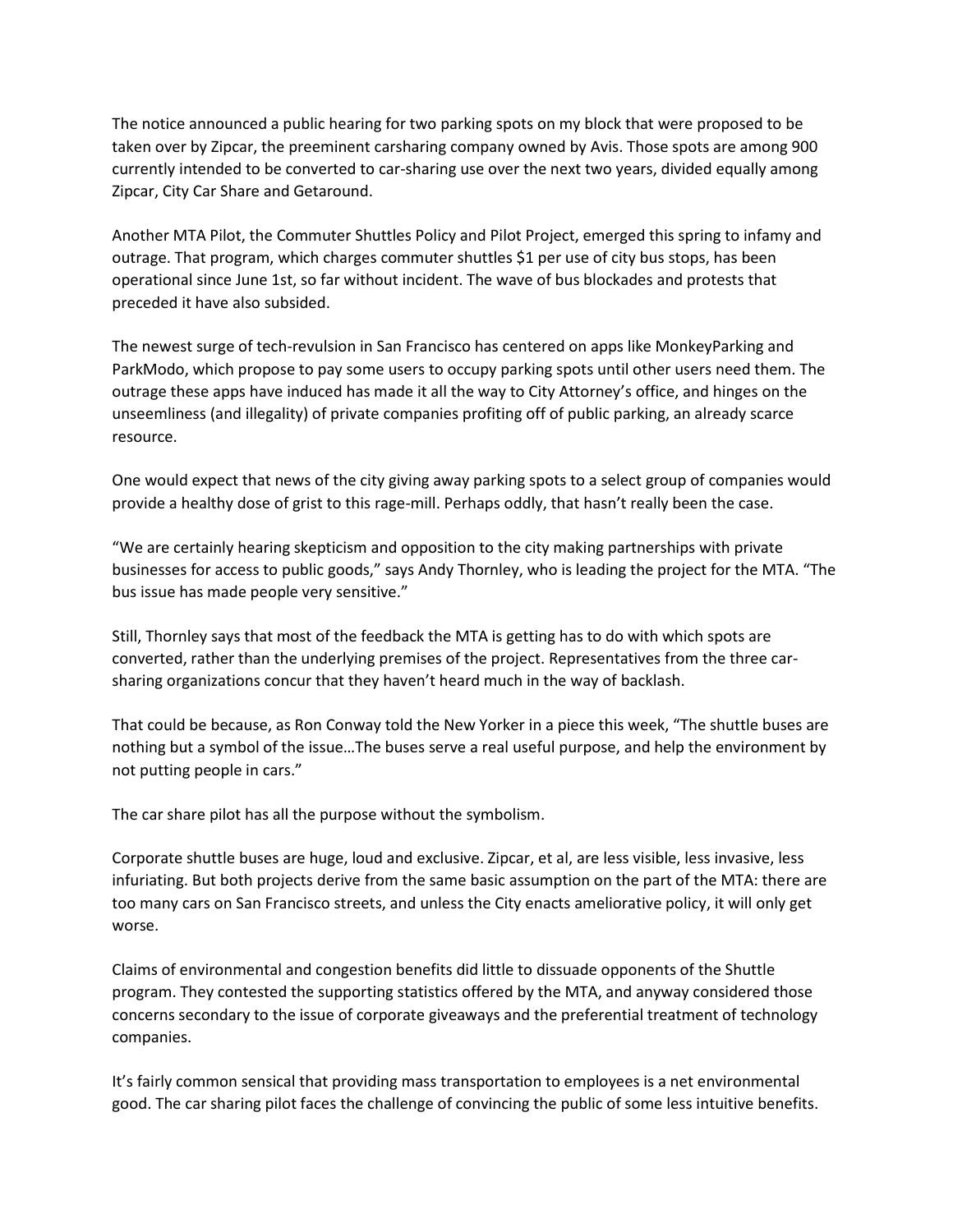These were first demonstrated in research by Susan Shaheen of UC Berkeley's Transportation Sustainability Research Center.

Shaheen found that every available shared car results in the shedding of seven to 13 cars from city streets, though the mechanism and timeframe for this shedding are somewhat mysterious. It follows that by making more parking available for shared cars, the overall parking system will improve for everyone.

"We appreciate that it's a pretty big leap of faith," says Thornley, "and its important to remember that this is an experiment and not a forever thing, necessarily."

It's an experiment that has been gradually gaining momentum since Mayor Ed Lee was City Administrator in Gavin Newsom's mayoral administration.

Mayor Lee and current Board of Supervisors president David Chiu were instrumental in raising the onstreet parking issue, according to Rick Hutchinson, CEO of City CarShare. "Mayor Lee has been a longtime fan of what we are doing," he says.

City Carshare is the elder statesman in the car-sharing market. And I don't use the word 'statesman' lightly: the organization is a non-profit that, in addition to providing a service nearly identical to that of Zipcar, receives grants and donations to influence policy and legislation around "shared mobility", and develops programs to the ensure the social equity and environmental sustainability of car sharing.

In 2011, City Carshare funded and implemented a similar but smaller pilot in partnership with the MTA. The current program derives from the lessons learned and data gathered during that first experiment. City Carshare and the MTA both point to the success of Zipcar and emergence of other competitors as proof of principle. By opening the playing field to other car sharing outfits and collecting the same data from each, the MTA hopes to better understand the effectiveness of different models.

Of the three chosen, Getaround may raise the most question marks. As a peer-to-peer car sharing network, Getaround users rent cars by the hour, as they do with Zipcar and City Carshare. But Getaround's fleet of vehicles are private cars owned by other users. While car owners will have to pay to use the spots provided by the MTA (as do Zipcar and City Carshare), they also get paid to do so. Getaround estimates that owners make an average of \$500 per month, with top earners clearing a grand.

City CarShare's Hutchinson has some mixed feelings about Getaround's participation. While he helped write legislation that enabled peer-to-peer car sharing to become a legal business model, he believes their involvement is problematic.

In developing the pilot, the MTA made a list of criteria for participation. In addition to satisfying some basic vehicle requirements, the cars have to be clearly marked and available for hourly rentals at least 75 percent of the time.

It's with the 75 percent number that Hutchinson takes unction.